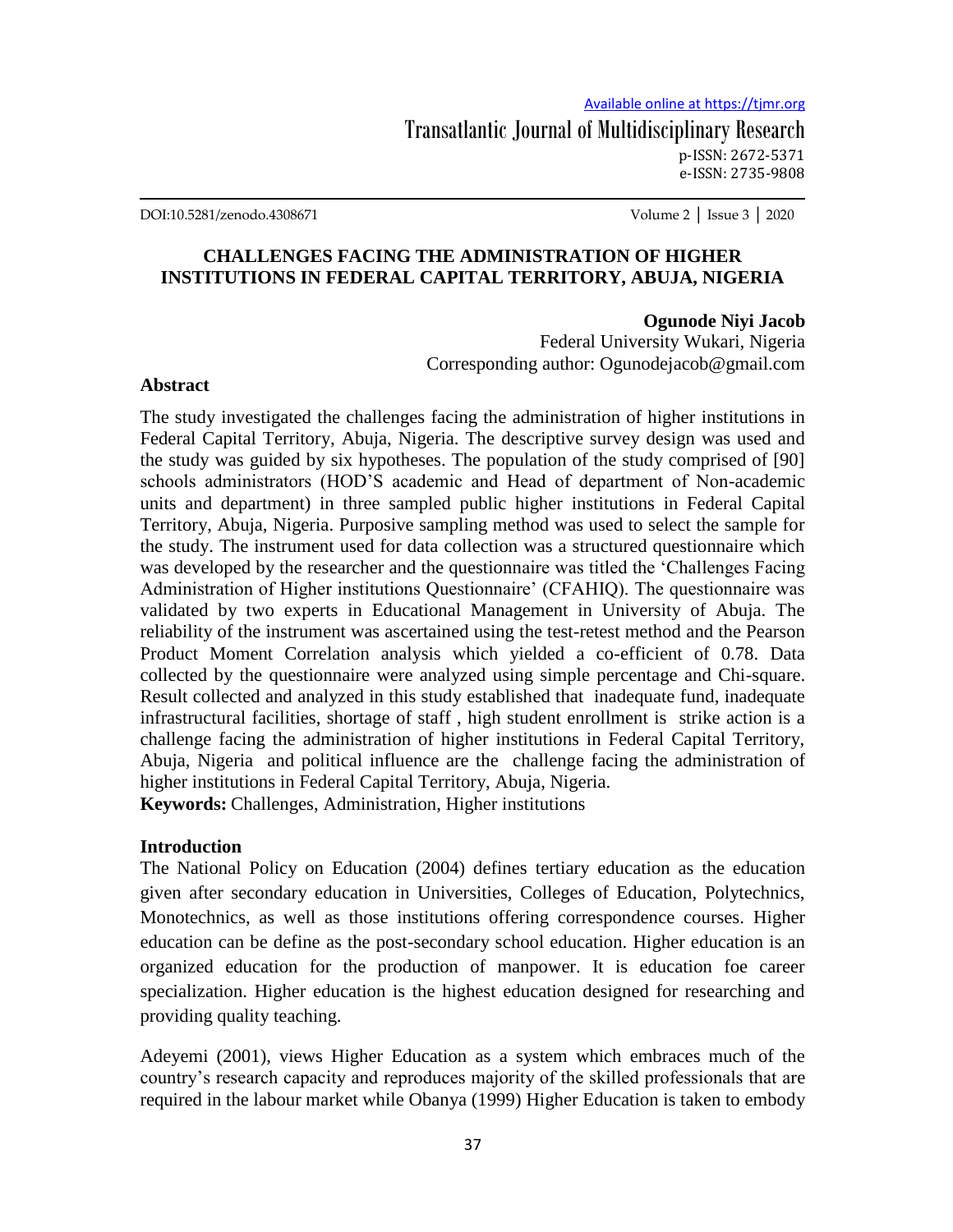# Available online at https://tjmr.org

## Transatlantic Journal of Multidisciplinary Research p-ISSN: 2672-5371 e-ISSN: 2735-9808

all organized learning and training activities at the tertiary level. This includes conventional universities, those with the conventional arts, humanities and science faculties as well as specialized universities like institutions specializing in agriculture, engineering, science, and technology. It also includes post-secondary institutions such as the polytechnics and colleges of education. "

Higher Education" includes all forms of professional institutions drawing from the available pool of persons who have completed a various forms of secondary school education: Institution of the military, the police, nurses, agriculture, forestry, veterinary workers, catering services, tourism, secretarial services and other possible combinations of programmes. Even this wide spectrum does not exhaust the possibilities of forms of Higher Education.. such as non formal higher education. Indeed, any situations in which mature persons are organized for building up their knowledge and skills, to apply knowledge to the analysis and search for solutions to life problems." Nigeria"s higher education is the largest in Africa with millions of students.

The goals of tertiary education, according to the National Policy on Education (2004) are to:

(a) contribute to national development through high level relevant manpower training.

(b) develop and inculcate proper values for the survival of the individual and society.

(c) develop the intellectual capability of individuals to understand and appreciate their local and external environments.

(d) acquire both physical and intellectual skills which will enable individuals to be selfreliant and useful members of the society.

(e) promote and encourage scholarship and community service.

(f) forge and cement national unity, and to

(g) promote national and international understanding and interaction.

The policy document added that, tertiary institutions shall pursue these goals through: i. Teaching;

ii. Research and development;

iii. Virile staff development programmes

iv. A variety of modes of programmes including full-time, block-release, deny release, sandwich etc.

v. Access to training funds such as those provided by the Industrial Training Fund (ITF)

vi. Students Industrial Work Experience Scheme (SIWES).

vii. Maintenance of minimum educational standards through appropriate agencies.

Others objectives of higher education include the following:

(1) to ensure the production of manpower for the country

(2) to provide career education for the citizens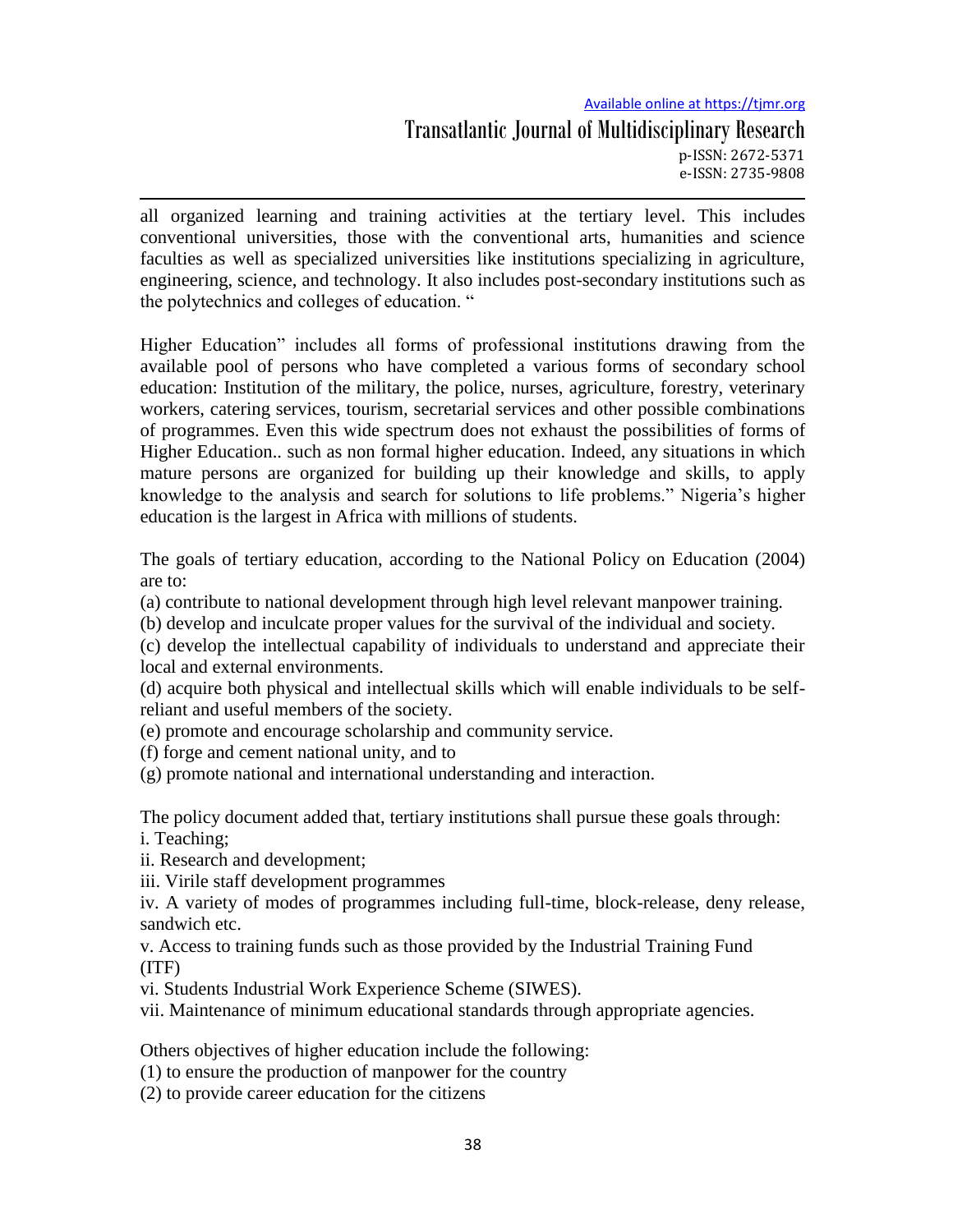(3) to provide post-education education for the people that passed out from the secondary education

(4) to carry out research to solve society challenges and problems

(5) to provide quality teaching services for the people.

(6) to provide communities services to the host communities and the society at large

(7) to encourage innovation and creativity.

The administration of higher education in Nigeria is the handle by the both the federal and states government. The Federal government through the federal ministry of education direct the affairs of all higher institutions in the country.

The Nigerian government established some agencies in the country to help to manage and monitor the various higher institutions in the country. The agencies includes: National Universities commission established in the year 1962. The objective of establishing is to be in charge of university development and management in the country. The cardinal functions of the National Universities commission includes; giving approval for academic programme in the universities in Nigeria, approve new higher institutions offering degree programmes, ensure quality assurance in all the universities through effective regular accreditation of academic programmes(Ogunode,2020).

The National Commission for Colleges of Education is an agency of the federal government under the ministry of education established by Degree 13 of 1989. The commission is in charge of colleges of education in Nigeria. The Commission is saddled with the responsibilities of approving the establishment of new colleges of education in Nigeria. It' approved the academic programme for the colleges of education, it conducts regular accreditation exercise for all the colleges of education in Nigeria. They handles curriculum development and review it regularly (NEEDS,2014).

National Board for Technical Education Established by Act No. 9 of 1977, the NBTE is a parastatal of the FME specifically created to handle all aspects of technical and vocational education falling outside university education. The Board supervises and regulates, through an accreditation process, the programmes offered by technical institutions at secondary and post-secondary school levels. It is also involved in funding of polytechnics owned by the Government of Nigeria (NEEDS,2014).

The contribution of higher education to the social, economic .political and technological advancement of the country cannot be underestimated because higher education deals with production of manpower for the country and those who graduated from the higher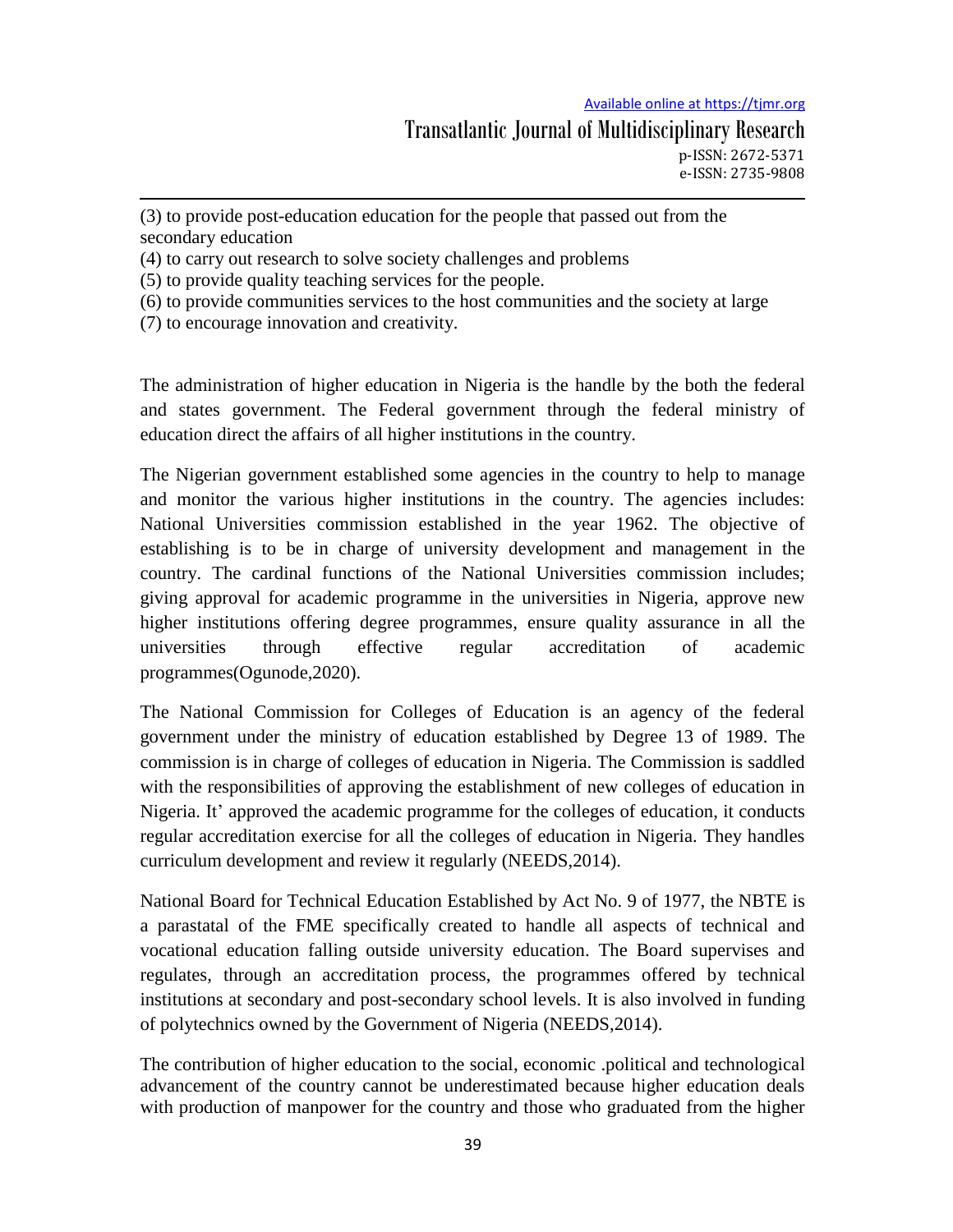#### Available online at https://tjmr.org

institutions bags degrees in higher qualifications. The contribution of Higher education to the Nigerian economy cannot be qualified.

The Nigerian higher institutions are the largest in Africa. The Nigerian higher institutions have been described as the bedrock of development in Nigeria. The coming of higher education into Nigeria since 1932 when the Yaba Higher College was established as the first higher institutions in Lagos have brought more achievement to the country in all areas of the sector. The technological revolution and the industrial development are all the benefits of higher education in Nigeria. The cardinal programme of Nigerian higher institutions especially the universities are to teach, research and provide community services. The teaching programme of higher institutions in Nigeria have contributed positively to the development of the country through the production of qualified manpower to handle every aspects of the Nigerian economy. The research programme of higher institutions is also helping to develop new product and innovation in the industrial sector. The community services is contributing extensively to the community development of the host communities.

The higher education in Nigeria is plagues with many challenges. These challenges are negatively affecting the quality. Noun (2012) observed that the delivery of education in Nigeria has suffered from frequent strives staged by students, faculty and teachers. Much of the difficulty lies in the fact that the sector is poorly funded by the Federal, State and Local Governments. These results in shortages of materials and human resources for education: lack of qualified teachers; a brain drain; few instructional inputs; and libraries. The physical conditions of most schools are pathetic.

Higher institutions administration is done in two ways in Nigeria. The internal administration and the external administration. The external is handled by the various agencies that the Federal government established like National Universities commission, National Commission for Colleges of Education and National Board for Technical Education while the internal administration is handled by the institutions" administrators with other management team within the higher institutions.

The effectiveness of educational institutions depends on the quality of administration. School administration plays great role in the attainment of higher institutions objectives. To realize the goals of higher institutions in Nigeria, there is need for effective administration in place

Noun (2012) opines that administration is very germane to the realization of the school"s objectives .The teachers, students, non-teaching staff must be efficiently harnessed, and managed for optimum output.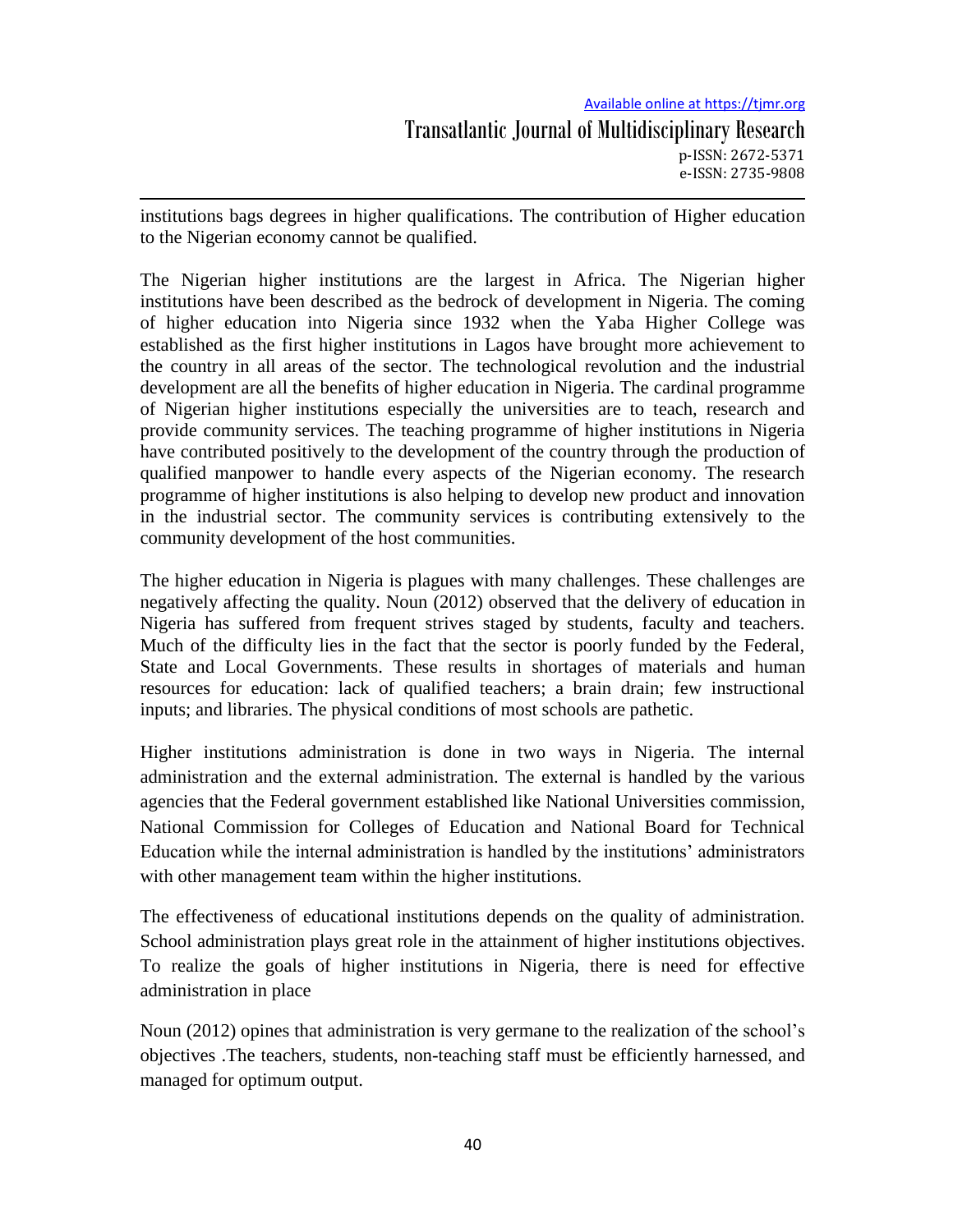Abuja the capital of Nigeria is host to many higher institutions. Some of these higher institutions are owned by private sector while others are public institutions. The higher institutions in Abuja are spread across the six area council of Federal Capital Territory.

No doubt, there are many challenges facing higher institutions in Abuja, Nigeria. The aim of this study is to investigate the challenges facing the administration of higher institutions in Federal Capital Territory, Abuja, Nigeria and possible proffer solutions.

## **Statement of Problem**

Concerned have been raised concerning quality of higher education in Nigeria. The objective of higher education from the onset are expected to provide quality teaching, research and community services that contributes to the social, political and economic development of the society in general. It is unfortunate that today, in the process of implementing or executing their cardinal programme, these higher institutions are facing many problems. The challenges facing the higher institutions are preventing the institutions from delivering their objectives as states. The aim of this study is to investigate the challenges facing the administration of higher institutions in FCT, Abuja, Nigeria.

## **Research Objectives**

The aim of this study is to investigate the challenges facing the administration of higher institutions in Federal Capital Territory (FCT), Abuja, Nigeria. Specific objectives are to:

1. To determine if inadequate fund is a challenge facing the administration of higher institutions in FCT, Abuja, Nigeria

2. To determine if inadequate infrastructural facilities is a challenge facing the administration of higher institutions in Federal Capital Territory (FCT), Abuja, Nigeria

3. To determine if shortage of staff is a challenge facing the administration of higher institutions in FCT, Abuja, Nigeria

4. To determine if high student enrollment is a challenge facing the administration of higher institutions in Federal Capital Territory (FCT), Abuja, Nigeria

5. To determine if strike action is a challenge facing the administration of higher institutions in Federal Capital Territory (FCT), Abuja, Nigeria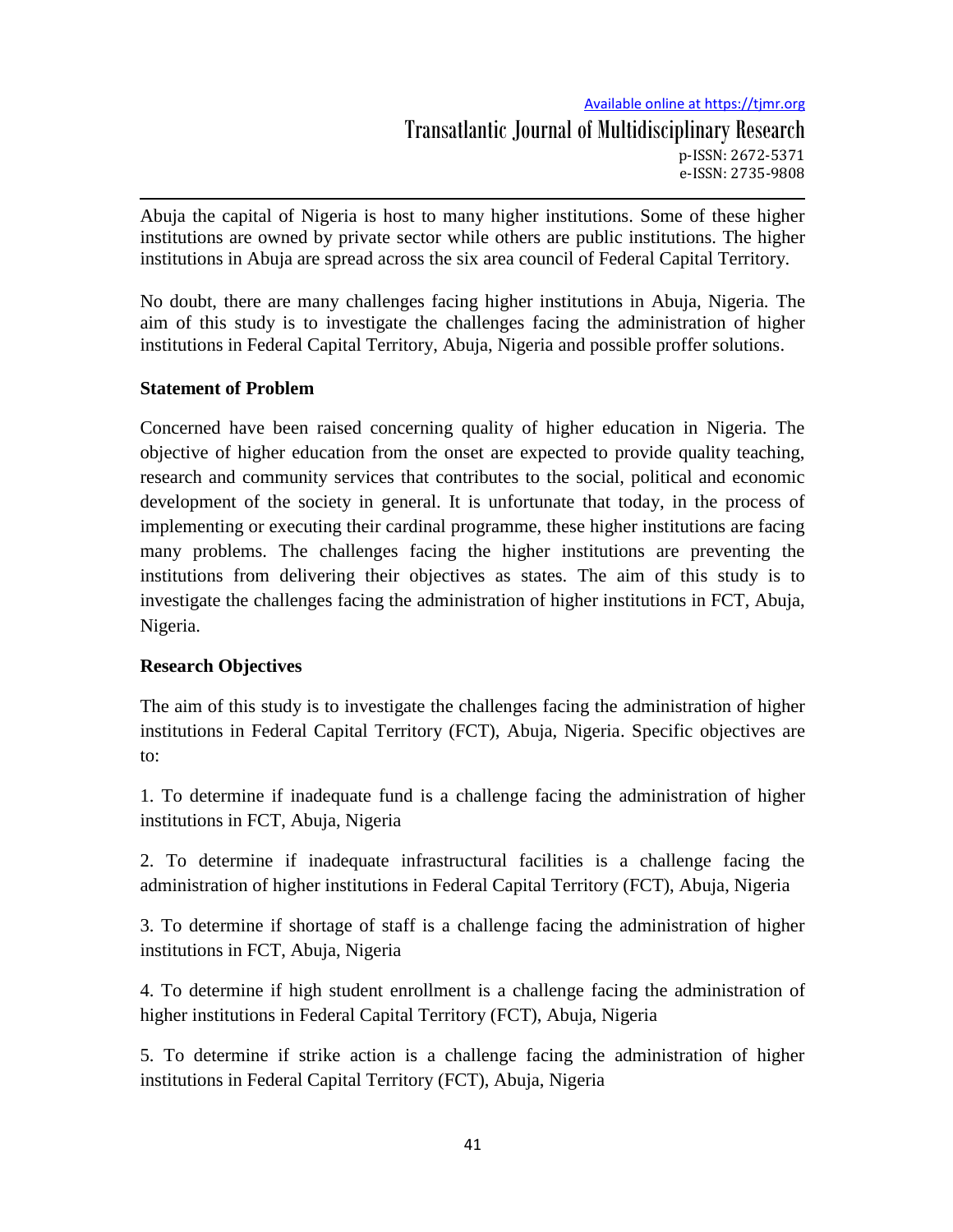6. To determine if political influence is a challenge facing the administration of higher institutions in Federal Capital Territory (FCT), Abuja, Nigeria

# **Research Hypotheses**

The following research question where generated to guide this study:

1. Inadequate fund is not a challenge facing the administration of higher institutions in Federal Capital Territory (FCT), Abuja, Nigeria

2. Inadequate infrastructural facilities is not a challenge facing the administration of higher institutions in Federal Capital Territory (FCT), Abuja, Nigeria

3. Shortage of staff is not a challenge facing the administration of higher institutions in Federal Capital Territory (FCT), Abuja, Nigeria

4. High student enrollment is not a challenge facing the administration of higher institutions in Federal Capital Territory (FCT), Abuja, Nigeria

5. Strike action is not a challenge facing the administration of higher institutions in Federal Capital Territory (FCT), Abuja, Nigeria

6. Political influence is not a challenge facing the administration of higher institutions in Federal Capital Territory (FCT), Abuja, Nigeria

# **Literature Review**

# **Concept of Educational Administration**

Educational administration is the application of educational resources to achieve educational goals. Educational administration is the act and process of using resources in an effective and efficiency ways to attain the various objectives of educational institutions. Educational administration deals with the planning and organizing human and materials resources to realize the goals of educational institutions. Educational administration is the systematic arrangement of educational input in an operational means to achieve the set goals of educational institution.

There are many studies on the higher education in Nigeria especially on the universities. Some of the studies include that of Charles, Ijeoma & John (201) they did study that investigated the sources of research funding available to lecturers in Nigerian Universities, the challenges faced by lecturers in accessing them and possible strategies for improvement. Five research questions were posed to guide the study. A survey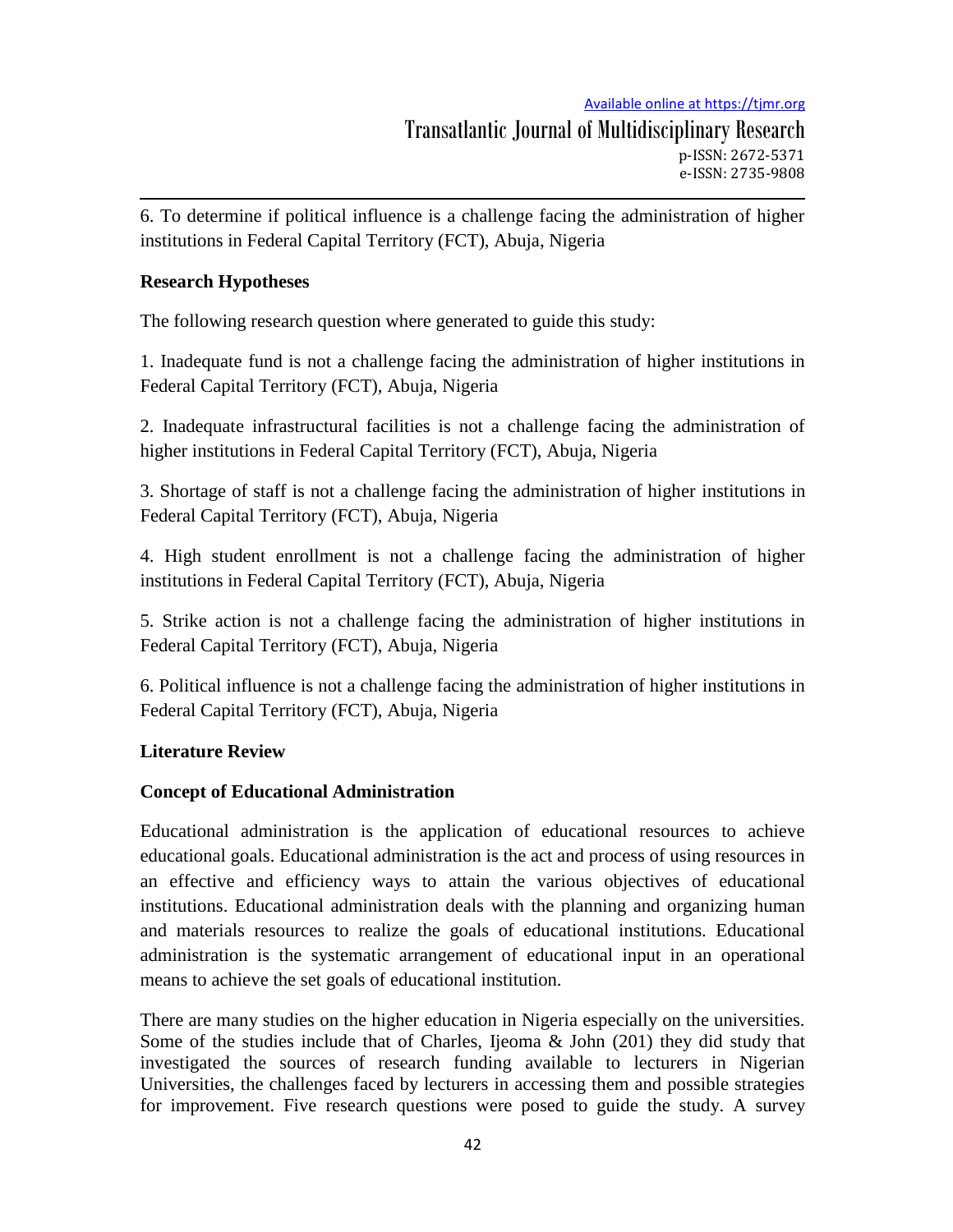design was adopted and the study sample comprised 310 lecturers selected from 3 Nigerian Universities using purposive sampling technique. Data were collected using a researcher designed questionnaire called "Lecturers" Access to Research Funding Questionnaire (LARFQ)". Data were analyzed using descriptive statistics-means, standard deviations and simple percentages. Result of the study revealed self-funding as major source of research funding in Nigerian Universities, followed by government sector and foreign agencies. Self-funding was also identified as the most potent source of research funding accessed by University lecturers. The study showed that a greater percentage of lecturers, 246 (76.35%), had not benefited from research grants for many years. Inadequate funding of research and stringent conditions attached to research grants were identified as two major constraints to accessing research funds by lecturers. Based on these findings, it was recommended among other things that government should increase the funding of universities and research substantially and management of universities should develop modalities for identifying and disseminating information to lecturers on research funding opportunities and the requirements for accessing them.

Christiana (2013) conducted a research that examined the role committees play in the decision-making process in Nigerian universities. It also ascertained the extent to which decisions made maintain a democratic process for the representation of views. This was done with a view to assess the extent to which the Committee System affects the effective and efficient management of Nigerian universities. Data for the study were solicited from both primary and secondary sources. Primary data was derived from the administration of questionnaires on 474 randomly selected members of committees from six Federal universities located in the six geo-political zones of Nigeria. This was done to ensure that one university from each zone had the chance of being represented in the sample. The study revealed that committees are vital institutional arrangements that facilitate and improve internal decision-making in Nigerian universities. They serve as an avenue for expressing, communicating and recommending policies and curriculum changes to the Faculty, Dean, Provost, Vice- Chancellor and other Heads of Units of the universities. Results of the study further revealed that the use of committees enhance university governance and management because the decisions made guide the judgment of university administrators. The study however found that although the decisions made by the various committees are derived from a democratic process, the committees" recommendations do not sometimes influence the final decisions made by the University Council and Senate, particularly if they are in conflict with those of the university administration. The study concluded that committees are vital tools for university administration, although the decisions made by them are sometimes not implemented because of the overbearing structure of university management.

Doye & Koroye (2019) did a study that examined issues and challenges faced by tertiary institutions in Bayelsa state, as a result of the "new direction" funding introduced by the state government. Two research questions and two hypotheses guided the study. A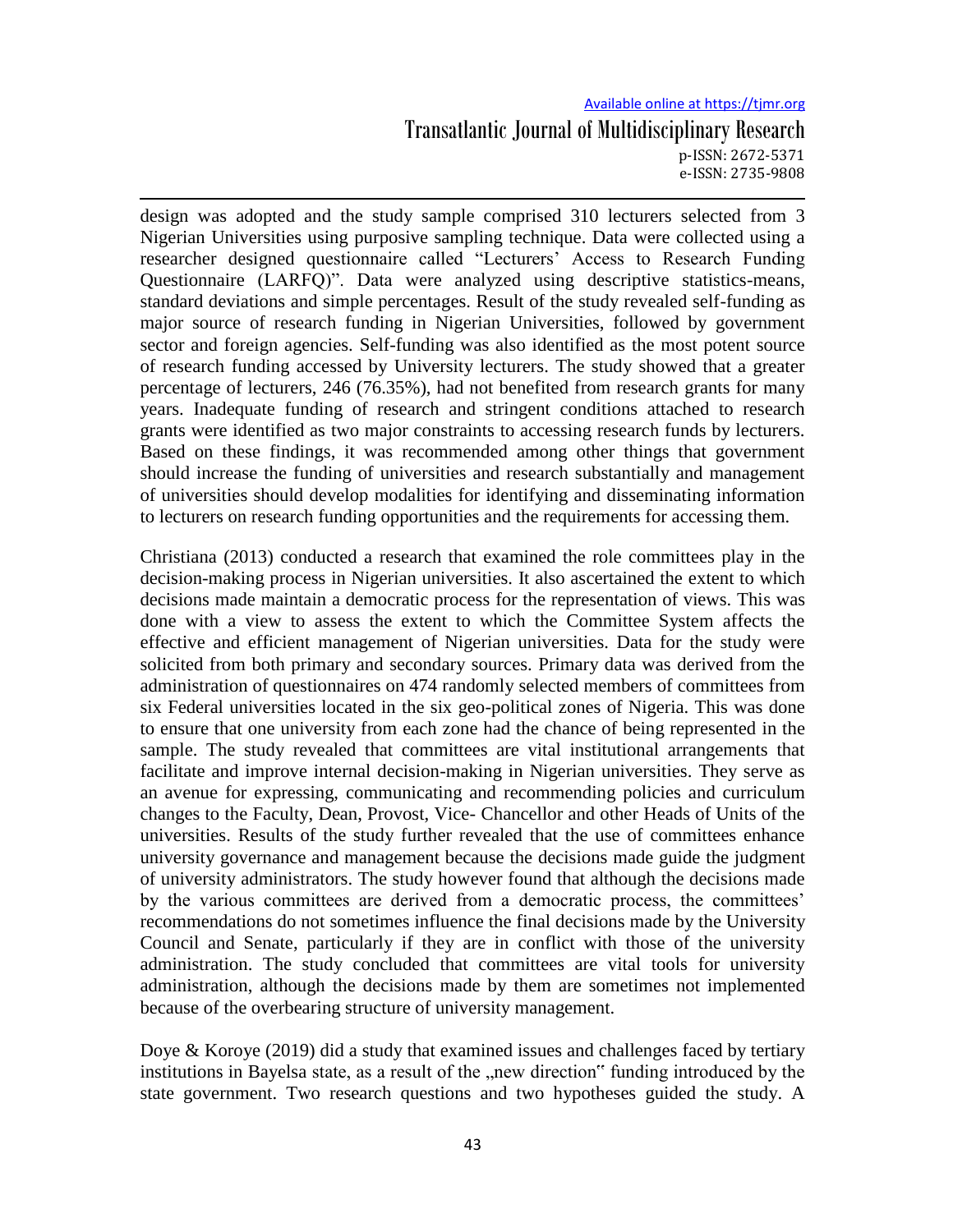sample size of 892 was drawn from six (6) state-owned tertiary institutions and the Ministry of Education using a convenient sampling technique. Pearson Product Moment Correlation Coefficient was used for the reliability test which yielded 0.85. Research questions were answered using the mean while the hypotheses were tested using one way ANOVA. Findings revealed arising issues as grossly decreased cash inflow, embargo on employment, face-off between management and staff, difficulty in building more infrastructure, difficulty in maintaining senior faculty members, brain drain, amongst others. Based on the findings, it was recommended that institutions be merged to bridge funding gaps, institutions access Tertiary Education Trust Fund and efficiently utilize such funds, increase IGR, attract private investors and also urged the state government to objectively fund schools by analyzing their needs.

Chukwuma & Japo (2015) carried out a study that examined staff development and the output of academic staff in the state universities in South-South Nigeria. An ex-postfacto survey design was used to conduct the research in three state universities in the area. Three research hypotheses were formulated to guide the study. Data were collected from a sample of 402 academic staff. This was done using a questionnaire entitled "Academic Staff Development and Academic Staff Output Questionnaire". One way Analysis of Variance (ANOVA) was used to analyse the data. The findings were that significant relationship exists between staff development and the productivity of academic staff in terms of research, teaching and community service. Therefore, the study concluded that in-service training and attendance of conferences and workshops influence the output of academic staff. Accordingly, it is recommended that adequate funding towards staff development and policies that support staff development are imperative for improved performance.

Subair, Okotoni, & Adebakin, (2012) did a study that investigated the place of infrastructure in maintaining quality in Nigerian universities. Using a 20-item self designed questionnaire and Available Infrastructure Checklist (AIC), data were collected from a random sample of 800 final year students drawn from federal (300) and state (500) universities in the country. The data were analysed using the t-test statistic and descriptive statistics. It was found that there is no significant difference in infrastructural development between the state and federal universities. Thus, it is recommended that government increases funding towards development of the infrastructure. It is also recommended that universities adhere to appropriate standards of infrastructure maintenance and enrol only those students for whom they have adequate facilities.

Nwachukwu ,Stella & Obaoda (2018) Institutional leaders value functions was used to determine effective management of universities in Nigeria because values are central to institutional leadership and when institutional leaders catch a vision of probable values, they begin to change their values and their conducts, which will influence their values and subsequently values become their policies. In line with this study"s objectives, a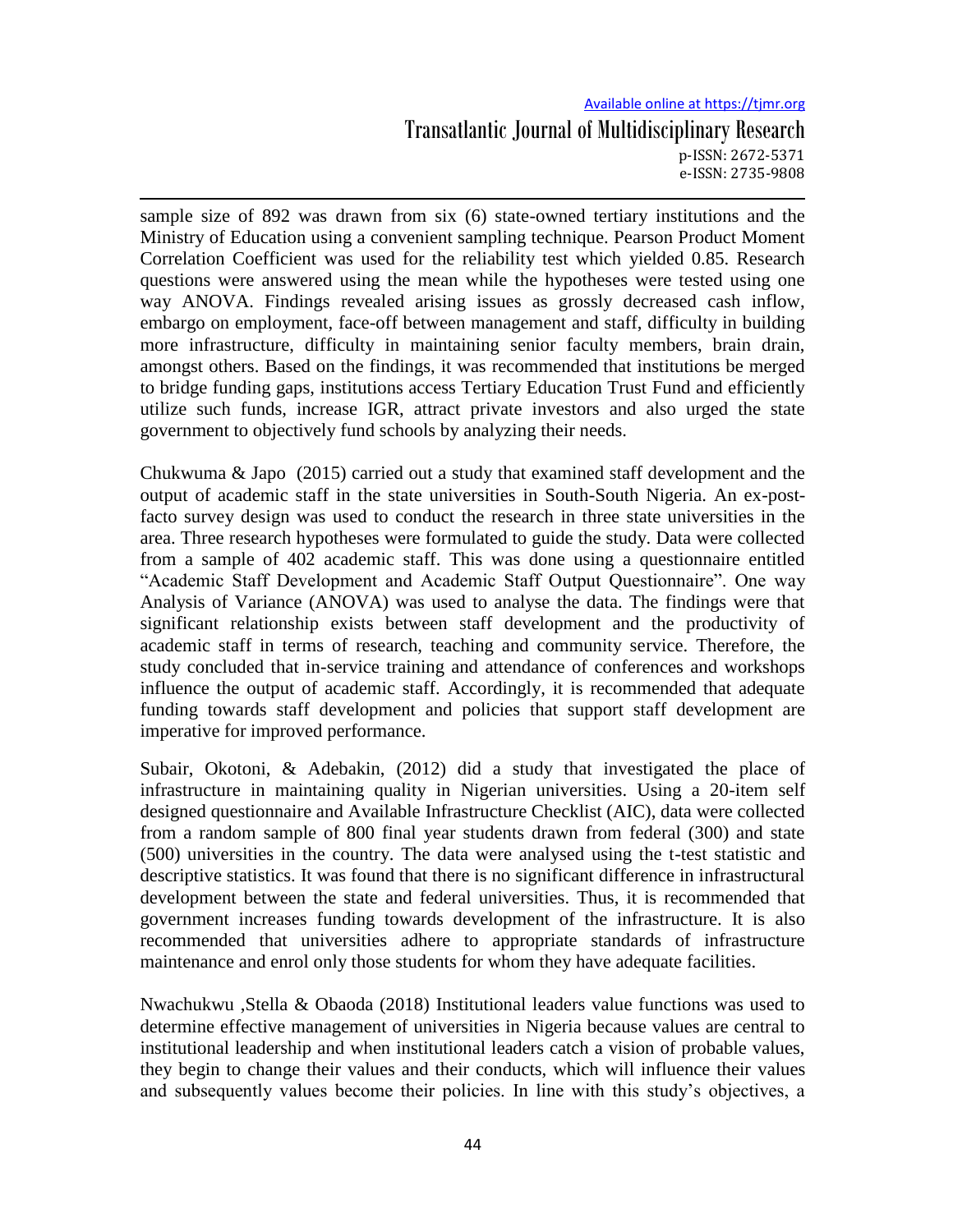correlational and sectional study was carried out in six public universities in the South-South geo-political zone of Nigeria. The target population of this study were faculty members of all Nigerian public universities, while the accessible population are faculty of the selected public universities. The instrument used for data collection was designed and validated by experts in the department of educational management Ignatius Ajuru University of Education. The questionnaire was structured along 7-Point Likert scale. The statistical analyses in this study were carried out using SPSS version "22": Descriptive statistics (percentage, mean and standard deviation); linear regression was used to determine the relationship between variables and Cronbach alpha analysis was used to test the reliability of the instrument. The results for this study revealed that the lack of institutional leaders' values like integrity, effectiveness, competence, honesty, accountability and fairness explains the unsuccessful and ineffective management of universities in Nigeria. This study recommends that institutional leaders need to have integrity, effectiveness, competence, honesty, accountability and fairness for effective management of universities in Nigeria.

From the above literature review, it is obvious that research on the higher institutions administration is lacking. Based on this research gap, this study is aimed to investigate the challenges facing the administration of higher institutions in FCT, Abuja, Nigeria.

## **Methodology**

The questionnaire used for this study was administered through research assistant to the 90 sampled respondent selected with purposive sampling method from the entire population of the three public higher institutions sampled for the study. The respondent comprised head of establishment and head of department of higher institutions. Survey research design was adopted for this study and the research work was carried out in FCT, Abuja. Structured questionnaire was developed by the researcher and the questionnaire was titled the "Challenges Facing Administration of Higher institutions Questionnaire" (CFAHIQ). It is an open item questionnaire and is made up of two sections 'A and B'. Section A explained the rating scale and instructions to the respondents on how to fill the questionnaire, while section B was organised in clusters based on the three research questions of the study. It contains 30 questionnaire items, and the response options with values assigned to them are: Strongly agree, Agee, Strongly disagree and disagree likert scale rating options. To ensure the face and content validity of the instrument, copies of the research questionnaire were sent along with copies of the research questions and the purpose of the study to two experts in the Department of Educational Management in University of Abuja. They checked the items in terms one after the other to ensure it suit it purpose. The reliability of the instrument was determined through the test re-test method. Twenty (20) copies of the instrument were administered to ten supervisors in a quality assurance unit in Kogi State universities and after an interval of two weeks, the questionnaire was re-administered to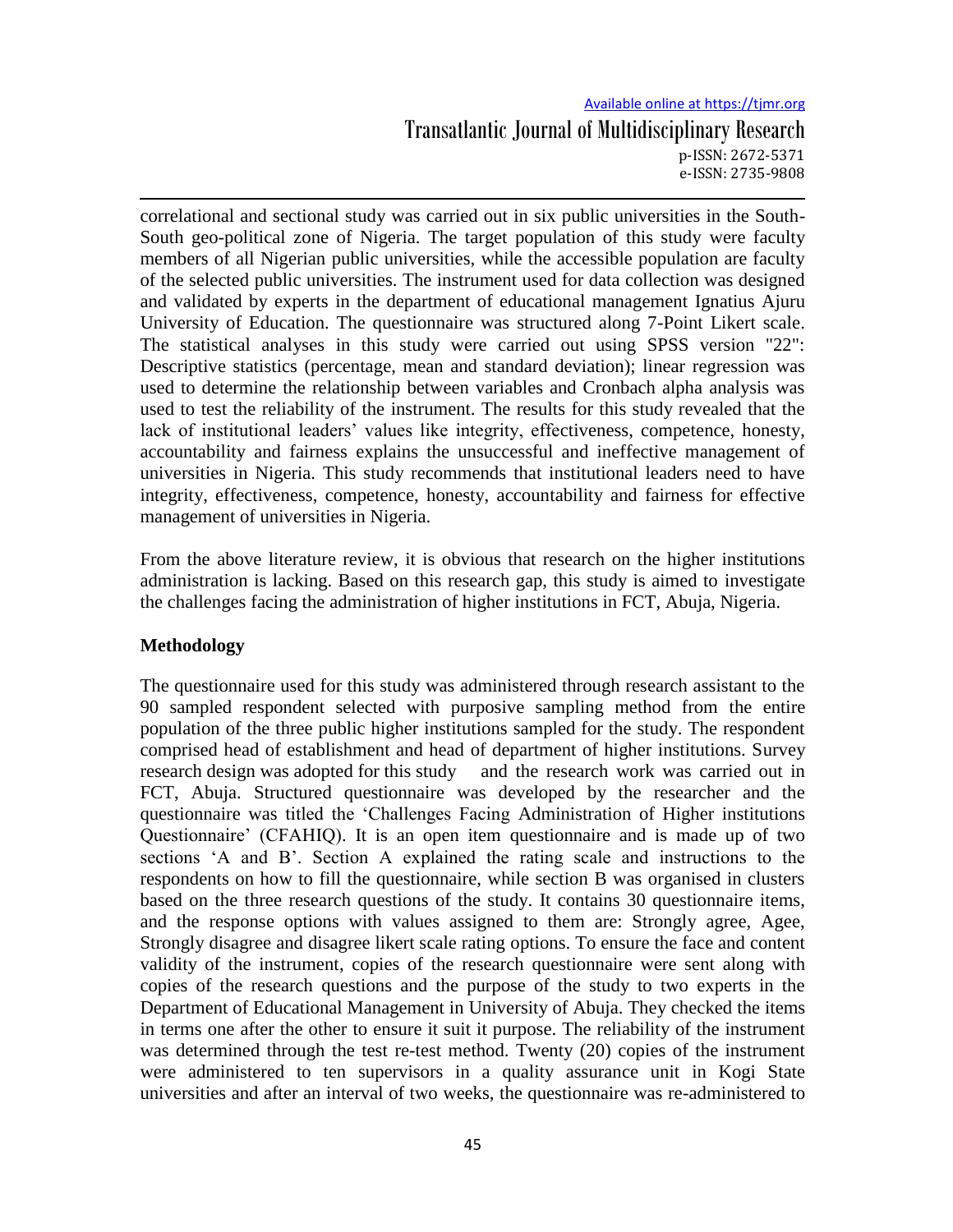the same administrators. The scores of the first and second administrations were correlated using Pearson Product moment Correlation Co-efficient statistic and the correlation co-efficient value stood at 0.77 which was considered high enough to confirm the instrument reliable. Copies of the questionnaire were then administered by the researchers directly. Data collected by the questionnaire were analyzed using simple percentage and Chi-square.

# **Result Analysis**

H0: Inadequate fund is not a challenge facing the administration of higher institutions in FCT, Abuja, Nigeria

H1: Inadequate fund is a challenge facing the administration of higher institutions in FCT, Abuja, Nigeria

| Table one |    |    |       |         |             |  |  |
|-----------|----|----|-------|---------|-------------|--|--|
| Variables | N  | Df | r-cal | r-table | Result      |  |  |
|           | 90 | 88 | 0.976 | 0.195   | Significant |  |  |
|           | 90 |    |       |         |             |  |  |

The table above showed that the r calculated is 0.976 which is greater than the t calculated of value 0.195. This means that inadequate fund is a challenge facing the administration of higher institutions in FCT, Abuja, Nigeria

H0: Inadequate infrastructural facilities is not a challenge facing the administration of higher institutions in FCT, Abuja, Nigeria

H1: Inadequate infrastructural facilities is a challenge facing the administration of higher institutions in FCT, Abuja, Nigeria

| Table two        |    |    |       |         |             |
|------------------|----|----|-------|---------|-------------|
| Variables        | N  | Df | r-cal | r-table | Result      |
|                  |    |    |       |         |             |
| $\boldsymbol{X}$ | 90 | 88 | 0.963 | 0.195   | Significant |
|                  |    |    |       |         |             |
|                  | 90 |    |       |         |             |
|                  |    |    |       |         |             |

The table above showed that the r calculated is 0.963 which is greater than the t calculated of value 0.195. This means that inadequate infrastructural facilities is a challenge facing the administration of higher institutions in FCT, Abuja, Nigeria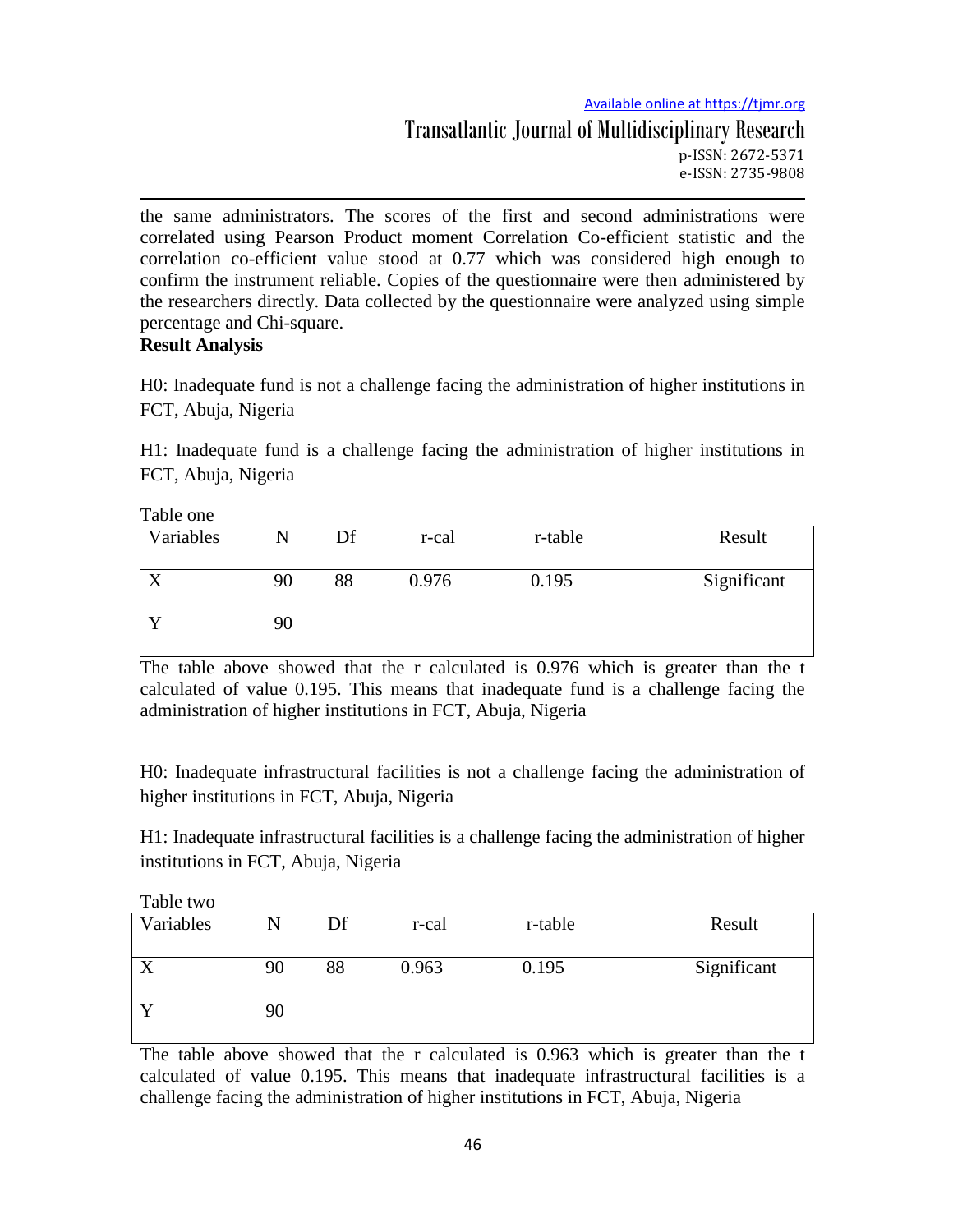H0: Shortage of staff is not a challenge facing the administration of higher institutions in FCT, Abuja, Nigeria

H1: Shortage of staff is a challenge facing the administration of higher institutions in FCT, Abuja, Nigeria

| Table three |    |    |       |         |             |  |  |
|-------------|----|----|-------|---------|-------------|--|--|
| Variables   | N  | Df | r-cal | r-table | Result      |  |  |
|             | 90 | 88 | 0.948 | 0.195   | Significant |  |  |
|             | 90 |    |       |         |             |  |  |

The table above showed that the r calculated is 0.948 which is greater than the t calculated of value 0.195. This means that shortage of staff is a challenge facing the administration of higher institutions in FCT, Abuja, Nigeria

H0: High student enrollment is not a challenge facing the administration of higher institutions in FCT, Abuja, Nigeria

H1: High student enrollment is a challenge facing the administration of higher institutions in FCT, Abuja, Nigeria

| Table four |  |
|------------|--|
|------------|--|

| Variables |    | Df | r-cal | r-table | Result      |
|-----------|----|----|-------|---------|-------------|
|           | 90 | 88 | 0.922 | 0.195   | Significant |
|           | 90 |    |       |         |             |

The table above showed that the r calculated is 0.922 which is greater than the t calculated of value 0.195. This means that high student enrollment is a challenge facing the administration of higher institutions in FCT, Abuja, Nigeria

H0: Strike action is not a challenge facing the administration of higher institutions in FCT, Abuja, Nigeria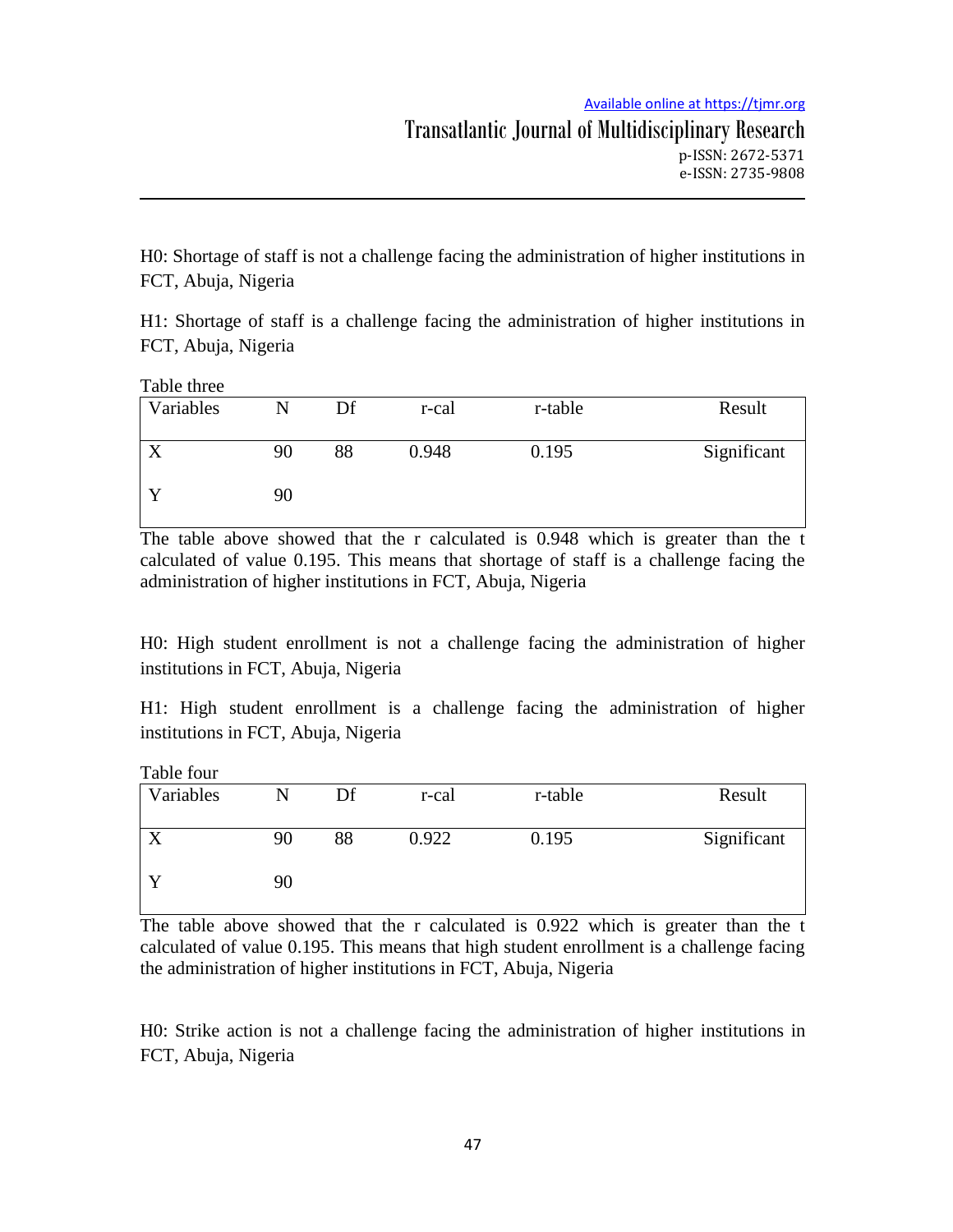#### Available online at https://tjmr.org

H1: Strike action is a challenge facing the administration of higher institutions in FCT, Abuja, Nigeria

Table five

| Variables | N  | Df | r-cal | r-table | Result      |
|-----------|----|----|-------|---------|-------------|
|           | 90 | 88 | 0.941 | 0.195   | Significant |
|           | 90 |    |       |         |             |

The table above showed that the r calculated is 0.941 which is greater than the t calculated of value 0.195. This means that strike action is a challenge facing the administration of higher institutions in FCT, Abuja, Nigeria

H0: Political influence is not a challenge facing the administration of higher institutions in FCT, Abuja, Nigeria

H1: Political influence is a challenge facing the administration of higher institutions in FCT, Abuja, Nigeria

| Table six |    |    |       |         |             |  |
|-----------|----|----|-------|---------|-------------|--|
| Variables | N  | Df | r-cal | r-table | Result      |  |
|           | 90 | 88 | 0.954 | 0.195   |             |  |
|           |    |    |       |         | Significant |  |
|           | 90 |    |       |         |             |  |
|           |    |    |       |         |             |  |

The table above showed that the r calculated is 0.954 which is greater than the t calculated of value 0.195. This means that political influence is a challenge facing the administration of higher institutions in FCT, Abuja, Nigeria

#### **Result Discussion**

The result collected on if inadequate fund is a challenge facing the administration of higher institutions revealed that the r calculated is 0.976 and is greater than the t calculated of value 0.195 meaning that inadequate fund is a challenge facing the administration of higher institutions in FCT, Abuja, Nigeria. Inadequate fund have been one of the issues affecting the development of higher institutions in Nigeria. This result is in agreement with the findings of Ojo (2014) that submits that one of the major challenges facing the higher institutions in Nigeria is inadequate funding. Inadequate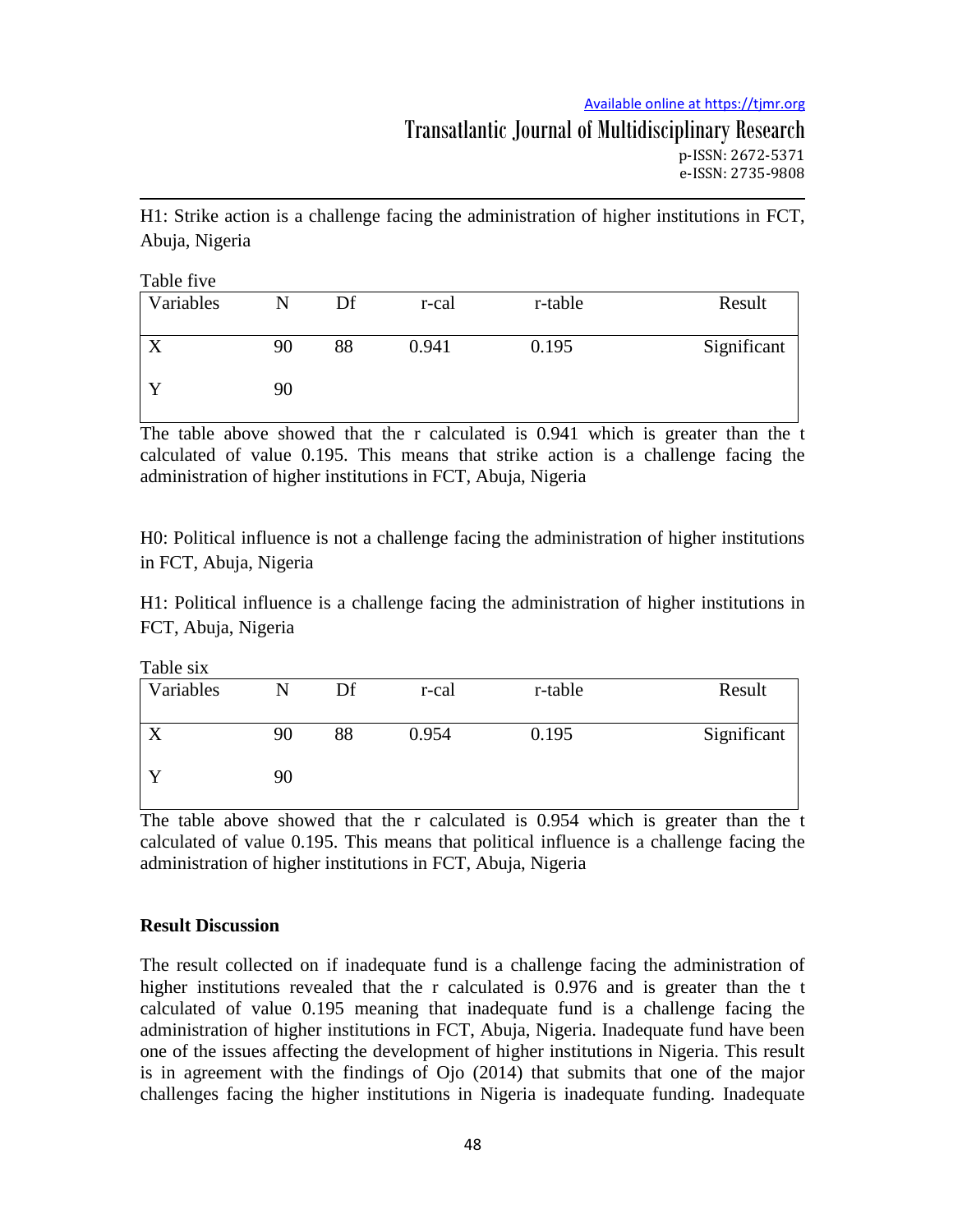funding of higher institutions in Nigeria have resulted to the poor quality of education in the country.

To find out if inadequate infrastructural facilities is a challenge facing the administration of higher institutions in Abuja. The table two above showed that the r calculated is 0.963 and is greater than the t calculated of value 0.195 implying that inadequate infrastructural facilities is a challenge facing the administration of higher institutions in FCT, Abuja, Nigeria. This result confirms with the submission of Ojo (2014) who observes that inadequate infrastructural facilities is a challenge facing all educational institutions in the country specially the universities system.

Regarding if shortage of staff is a challenge facing the administration of higher institutions in FCT, Abuja, Nigeria, The result obtained from the study disclosed that the r calculated is 0.948 and is greater than the t calculated of value 0.195. The implication of this is that shortage of staff is a challenge facing the administration of higher institutions in FCT, Abuja, Nigeria. This result supports the submission of NEEDS (2014) report that was presented to the Federal Government in November 2012. It identified manpower shortage as one of the reasons why Nigerian universities have been unable to compete favourably with universities in many other parts of the world. According to the report, a combination of infrastructural and manpower challenges is responsible for the sharp decline in scholarship in Nigerian universities.

To find out if high student enrollment is a challenge facing the administration of higher institutions in FCT, Abuja, Nigeria. The result obtained from the research revealed that the r calculated is 0.922 and is greater than the t calculated of value 0.195 implying that high student enrollment is a challenge facing the administration of higher institutions in FCT, Abuja, Nigeria. This result collaborate the finding of

Concerning if strike action is a challenge facing the administration of higher institutions in FCT, Abuja. The result collected on the table five showed that the r calculated is 0.948 is greater than the t calculated of value 0.195. This result means that strike action is a challenge facing the administration of higher institutions in FCT, Abuja, Nigeria. Ogunode (2020) submits that one of the challenges facing the development of higher institutions in Nigeria is the continuous strike actions institutions in the country are always facing from the different unions groups within the institutions" communities.

Reaction to weather political influence is a challenge facing the administration of higher institutions in FCT, Abuja, Nigeria, the table above showed that the r calculated is 0.954 is greater than the t calculated of value 0.195 meaning that political influence is a challenge facing the administration of higher institutions in FCT, Abuja, Nigeria. This result is in agreement with the submission of Ojo (2014) that submits that since returned to civil government in 1999, the higher institutions have been hacked by the political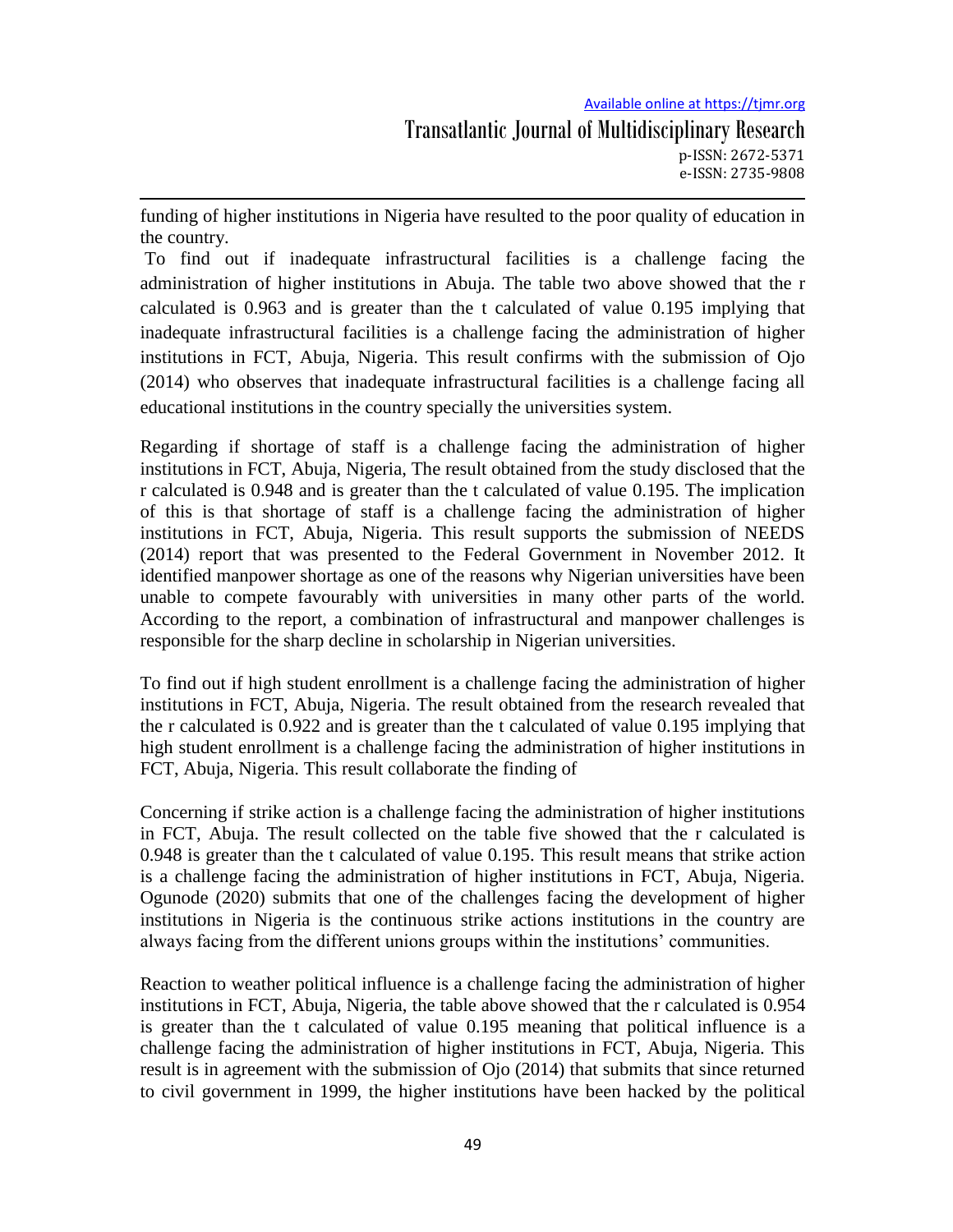Transatlantic Journal of Multidisciplinary Research p-ISSN: 2672-5371 e-ISSN: 2735-9808

actors in the country. They decided who emerge as the vice chancellor, they decide where to site institutions and control the councils of the various higher institutions in the country.

#### **Conclusion and Recommendation**

Administration is the systematic arrangement of human and materials resources in a way that it will be easy to be used to achieve the aims and objectives of the institutions. Schools administration deals with the systematic application of the educational resources to attain the educational goals. In Nigeria, schools administrators are not performing as they ought to perform due to administrative challenges. Based on this problem, the study was designed to investigate the challenges facing the administration of higher institutions in Abuja, Nigeria.

The result collected from the study led to the following conclusion:

1. Inadequate fund is a challenge facing the administration of higher institutions in FCT, Abuja, Nigeria

2. Inadequate infrastructural facilities is a challenge facing the administration of higher institutions in FCT, Abuja, Nigeria

3. Shortage of staff is a challenge facing the administration of higher institutions in FCT, Abuja, Nigeria

4. High student enrollment is a challenge facing the administration of higher institutions in FCT, Abuja, Nigeria

5. Strike action is a challenge facing the administration of higher institutions in FCT, Abuja, Nigeria

6. Political influence is a challenge facing the administration of higher institutions in FCT, Abuja, Nigeria

#### **Recommendations**

Based on the finding of this study, the following recommendations were put forward:

The government should increase the funding of higher institutions in FCT. This will enable schools administrators have adequate funds to use for effective administration of the institutions.

The government should provide more infrastructural facilities in all the public higher institutions in Federal Capital Territory, Abuja, Nigeria to enhance delivering of quality teaching in all the public higher institutions

The government should direct all the higher institutions in FCT to employ more academic and non-academic staff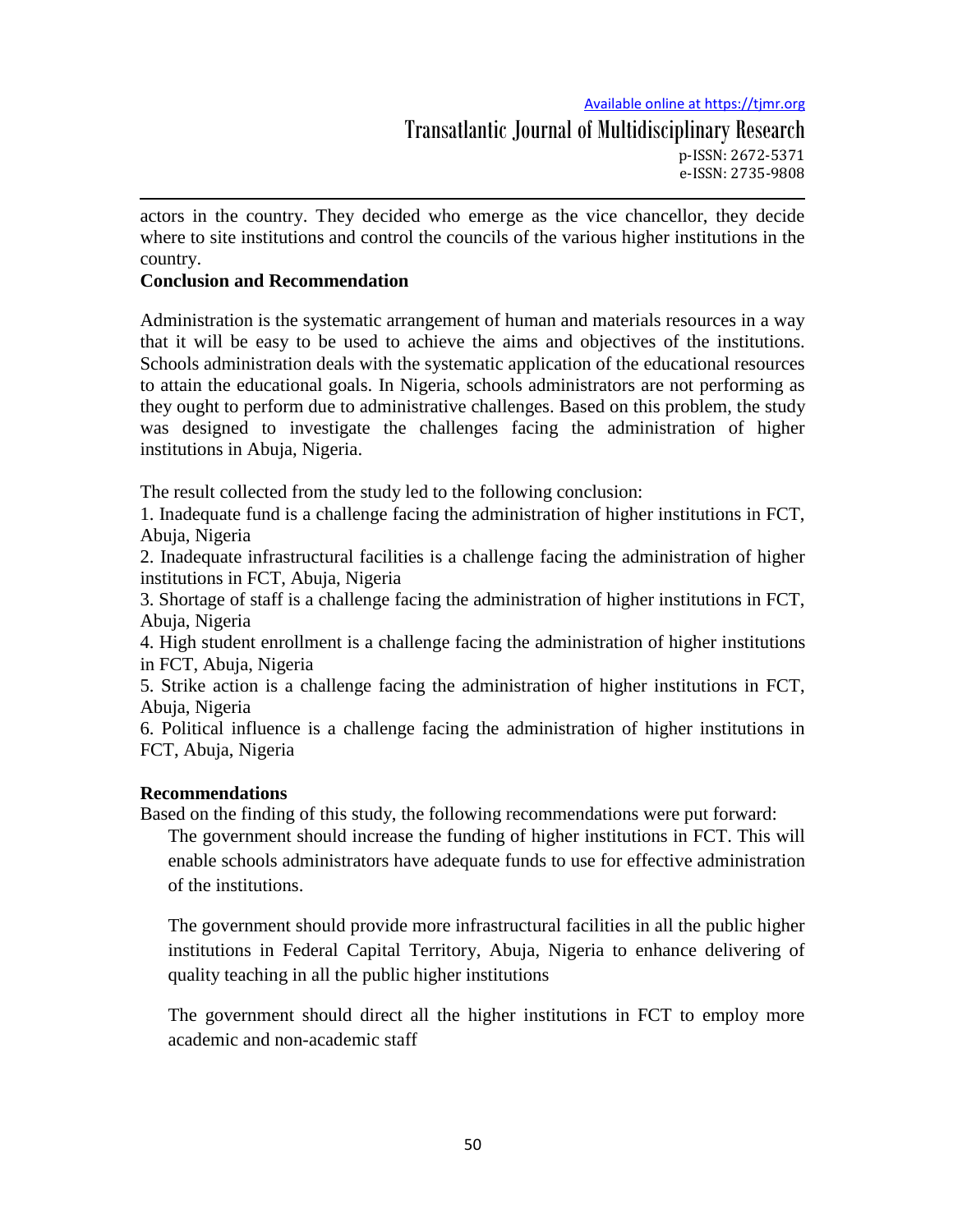The government should establish more higher institutions and expand the infrastructural facilities of the existing ones to reduce the high enrolment in one single school

The government should stop interference with the administration of the higher institutions and grant the universities their full autonomy.

Government should honour all the agreement reached with the different union groups in higher institution to avoid the continuous strike actions and ensure stable academic programme

#### **References**

- Adeyemi, K. (2001). Equality of Access and Catchment Area; Factor in, University Admission in Nigeria, *Journal of Higher Education* 42:307 -322
- Chukwuma N,. O, &, Japo O,. A. (2015) Academic Staff Development and Output in State Universities in South-South Nigeria . *Makerere Journal of Higher Education ISSN: 1816-6822; 7 (2) 49 – 59*
- Charles P. A, Ijeoma A. A & John A. U (201) *Lecturers' access to research fund in nigerian universities: challenges and strategies for improvement*.
- Christiana, O. (2013). T*he Role of Committees in the Decision-Making Process in Nigerian Universities*.

<http://www.ccsenet.org/journal/index.php/ijbm/article/view/27529>

Doye Angela Igbinedioni & Koroye Torupere (2019). Issues and Challenges of Funding Tertiary Institutions in Bayelsa State. *International Journal of Scientific Research in Education, Vol. 12(1), 1-14.*

Federal Republic of Nigeria (2004) *National Policy on Education*. Lagos: NERDC Press.

Nwachukwu P, O, Stella A, E, & Obaoda A U. (2018) *Educational Leadership and Management (ELM): Institutional Leaders Value Functions and Effective Management of Universities.*